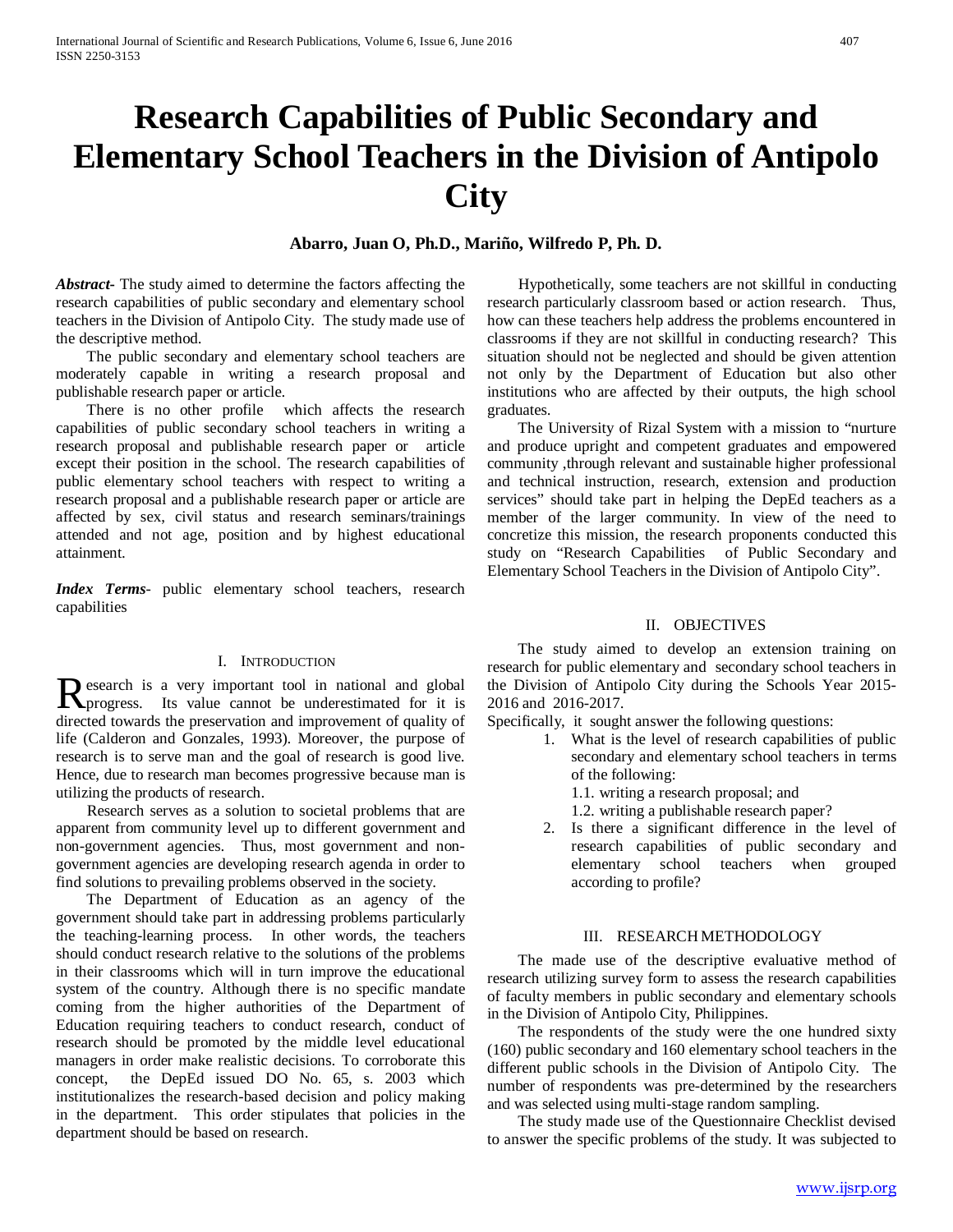validation by Ten (10) experts and the suggestions were considered in the finalization of the checklist. To score the

checklist, mean was used.

## IV. RESULTS

## **Table 1. Level of Research Capabilities of Public Secondary School Teacher Research Capability of Public Secondary and Elementary School Teachers In Writing a Research Proposal**

|                                                   | <b>Secondary</b> |                                        | <b>Elementary</b> |                              |  |
|---------------------------------------------------|------------------|----------------------------------------|-------------------|------------------------------|--|
| <b>Aspects</b>                                    | <b>Mean</b>      | <b>Verbal</b><br><b>Interpretation</b> | Mean              | <b>Verbal Interpretation</b> |  |
| <b>Writing Rationale</b><br>1.                    | 3.62             | <b>Moderately Capable</b>              | 3.77              | <b>Moderately Capable</b>    |  |
| Writing Significance of the Study<br>2.           | 3.75             | <b>Moderately Capable</b>              | 3.75              | <b>Moderately Capable</b>    |  |
| Writing Definition of Terms<br>3.                 | 3.90             | <b>Moderately Capable</b>              | 3.86              | <b>Moderately Capable</b>    |  |
| Writing Expected Output of the<br>4.<br>Study     | 3.71             | Moderately Capable                     | 3.67              | Moderately Capable           |  |
| Writing the Review of Related<br>5.<br>Literature | 3.63             | Moderately Capable                     | 3.71              | Moderately Capable           |  |
| Writing the Research Methodology<br>6.            | 3.69             | <b>Moderately Capable</b>              | 3.70              | <b>Moderately Capable</b>    |  |
| Writing the Research Framework<br>7.              | 3.67             | Moderately Capable                     | 3.71              | Moderately Capable           |  |
| Applying APA Format<br>8.                         | 3.32             | Less Capable                           | 3.42              | <b>Moderately Capable</b>    |  |
| <b>Overall</b>                                    | 3.66             | <b>Moderately Capable</b>              | 3.70              | <b>Moderately Capable</b>    |  |

## **Table 2. Research Capabilities of Public Secondary and Elementary School Teachers in Writing A Publishable Research Paper or Journal Article**

|                                                       | <b>Secondary</b> |                                 | <b>Elementary</b> |                                 |
|-------------------------------------------------------|------------------|---------------------------------|-------------------|---------------------------------|
| <b>Aspects</b>                                        | Mean             | <b>Verbal</b><br>Interpretation | Mean              | <b>Verbal</b><br>Interpretation |
| Writing abstract                                      | 3.46             | <b>Moderately Capable</b>       | 3.48              | Moderately Capable              |
| Writing an Introduction<br>2.                         | 3.66             | <b>Moderately Capable</b>       | 3.56              | Moderately Capable              |
| Writing the Objectives<br>3.                          | 3.71             | <b>Moderately Capable</b>       | 3.61              | <b>Moderately Capable</b>       |
| Writing<br>Research<br>4.<br>Methodology              | 3.56             | <b>Moderately Capable</b>       | 3.50              | <b>Moderately Capable</b>       |
| Writing<br>and<br>5.<br>Results<br><b>Discussions</b> | 3.62             | <b>Moderately Capable</b>       | 3.57              | <b>Moderately Capable</b>       |
| <b>Writing Conclusions</b><br>6.                      | 3.65             | <b>Moderately Capable</b>       | 3.55              | <b>Moderately Capable</b>       |
| <b>Writing Recommendations</b><br>7.                  | 3.65             | <b>Moderately Capable</b>       | 3.63              | <b>Moderately Capable</b>       |
| Overall                                               | 3.62             | <b>Moderately Capable</b>       | 3.56              | <b>Moderately Capable</b>       |

### **Table 3. Analysis of Variance Table on Research Capabilities of Public Secondary and Elementary School Teachers with Respect to Writing a Research Proposal In Terms of their Profile**

| Profile                               | <b>Secondary</b> |         |           | <b>Elementary</b> |         |             |
|---------------------------------------|------------------|---------|-----------|-------------------|---------|-------------|
|                                       | <b>F-Value</b>   | p-value | Ho        | <b>F-Value</b>    | p-value | Ho          |
| Age                                   | 1.519            | 0.200   | <b>FR</b> | 0.54              | 0.700   | FR          |
| <b>Sex</b>                            | 2.450            | 0.123   | FR        | 9.583             | 0.002   | R           |
| Civil Status                          | .276             | 0.603   | <b>FR</b> | 6.605             | 0.002   | $\mathbf R$ |
| Position                              | 2.812            | 0.043   | R         | 2.113             | 0.101   | FR          |
| <b>Highest Educational Attainment</b> | 0.085            | 0.924   | FR        | 1.053             | 0.354   | FR          |
| Research Seminars/Trainings Attended  | 1.095            | 0.383   | FR        | 3.472             | 0.003   | $\mathbf R$ |

Legend: FR-Fail to reject, R-Reject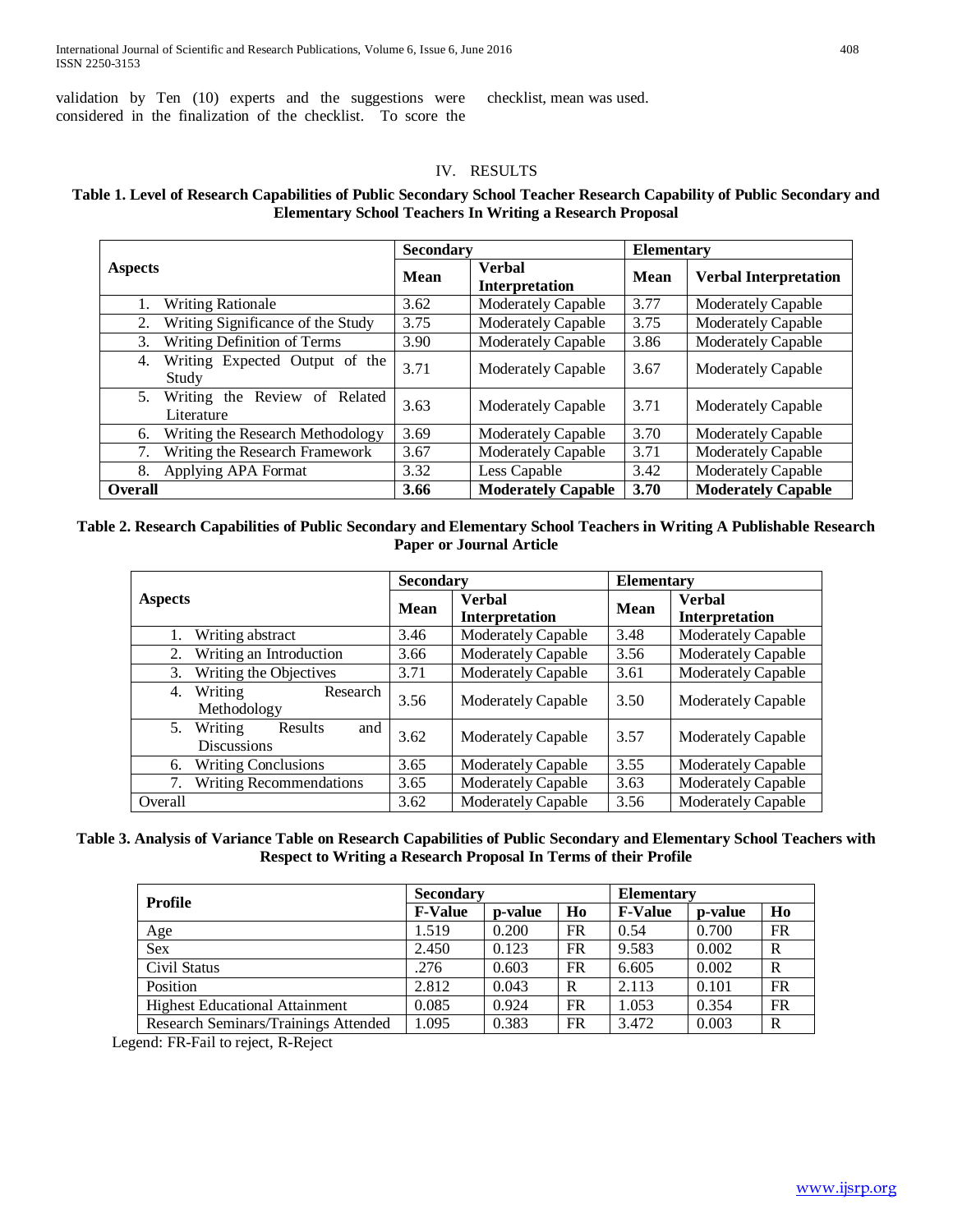| <b>Profile</b>                             | <b>Secondary</b> |         |           | <b>Elementary</b> |         |           |
|--------------------------------------------|------------------|---------|-----------|-------------------|---------|-----------|
|                                            | <b>F-Value</b>   | p-value | Ho        | <b>F-Value</b>    | p-value | Ho        |
| Age                                        | 0.746            | 0.570   | FR        | 0.490             | 0.740   | <b>FR</b> |
| <b>Sex</b>                                 | 0.970            | 0.332   | <b>FR</b> | 5.641             | 0.020   | R         |
| Civil Status                               | 0.001            | 0.983   | <b>FR</b> | 3.991             | 0.020   | R         |
| Position                                   | 1.430            | 0.243   | <b>FR</b> | 1.317             | 0.271   | <b>FR</b> |
| <b>Highest Educational Attainment</b>      | 0.631            | 0.534   | <b>FR</b> | 2.379             | 0.094   | <b>FR</b> |
| Seminars/Trainings<br>Research<br>Attended | 1.570            | 0.134   | FR        | 3.820             | 0.002   | R         |

**Table 4. Analysis of Variance Table on Research Capabilities of Public Secondary and Elementary School Teachers with Respect Writing a Publishable Research Paper or Article In Terms of their Profile**

#### V. DISCUSSIONS

 As presented in Table 1, the research capabilities of public secondary and elementary school teachers in writing definition of terms has the highest mean rating of 3.90 and 3.86 respectively both with verbal interpretation of moderately capable. While, applying American Psychological Association (APA) format has the lowest mean rating of 3.32 verbally interpreted as less capable and 3.42 verbally interpreted as moderately capable respectively. The data indicates that the public secondary and elementary school teachers are moderately capable of writing the different parts of a research proposal. However, they are less capable of applying the American Psychological Association format. The results of the interviews with the teachers revealed that they are hard up in applying American Psychological Associations format in texts and bibliographical citations. This implies that the teachers shall be provided with trainings in applying American Psychological Association format in writing not only in research proposal, but also in writing a publishable research paper or article.

 As shown in Table 2, the research capabilities of public secondary schools teachers in terms of writing objectives of research has the highest mean rating of 3.71 and the public elementary school teachers has the highest mean rating of 3.46 in writing abstract. Both the highest and lowest mean ratings have verbal interpretation as moderately capable. The research capabilities of public elementary school teachers in writing recommendations has the highest mean rating of 3.63 and writing abstract has the lowest mean rating of 3.48. Both the highest mean and lowest mean ratings and other mean ratings have verbal interpretations of moderately capable. The results emphasizes that both the public secondary and elementary school teachers are moderately capable in writing the different parts a publishable research paper or article.

 As manifested in Table 3, the probability value on research capabilities of public secondary school in writing a research proposal when grouped according to position is lesser than 0.05 level of significance which is enough to reject the null hypothesis. On the other hand, the probability values on research capabilities of the public secondary school teachers when grouped according to age, sex, civil status, highest educational attainment, and seminars/trainings attended are greater than greater than 0.05 level of significance which are not sufficient to reject the null hypothesis. The result explains that the The result explains that the capabilities of public secondary school teachers in writing the different parts of a research proposal is affected by their position and not with their age, sex, civil status, highest educational attainment and research seminars/trainings attended. In relation to the research capabilities of public elementary school teachers in writing a research proposal, the table revealed significant difference in terms of sex, civil status and research seminars/trainings attended as indicated of the lower probability values compared to 0.05 level of significance. On the other hand, there is no sufficient evidence to show that there significant difference in the research capabilities of teachers when grouped according to age, position, and highest educational attainment. The finding illustrates that the research capabilities of public elementary school teachers are affected by sex, civil status and research seminars/trainings attended and not certain by age, position and highest educational attainment.

 As presented in Table 4, there is no sufficient evidence to reject the null hypothesis that there is no significant difference on the research capabilities of public secondary school teachers in writing the different parts of a publishable research paper or article when grouped according to age, sex, civil status, position, highest educational attainment and research seminars/trainings attended as indicated by the higher probability values compared to 0.05 level of significance. On the other hand, the probability values on the research capabilities of public elementary school teachers in writing a publishable research paper when grouped according to sex, civil status and research seminars/trainings attended are low compared to 0.05 level of significance which is enough to reject the null hypothesis. On the other hand, the probability values in terms of age, position, and highest educational attainment are higher compared to the 0.05 level of significance which are not sufficient to reject the null hypothesis. The result emphasizes that the research capabilities of public elementary school teachers are affected by sex, civil status and research seminars/trainings attended and not by age, position, and highest educational attainment.

#### VI. CONCLUSIONS

 The public secondary and elementary school teachers have average level of research capabilities in writing different parts of a research proposal and publishable research paper or article and low level in applying American Psychological Associations format.

 The research capabilities of public secondary school teachers in writing a research proposal is affected by their